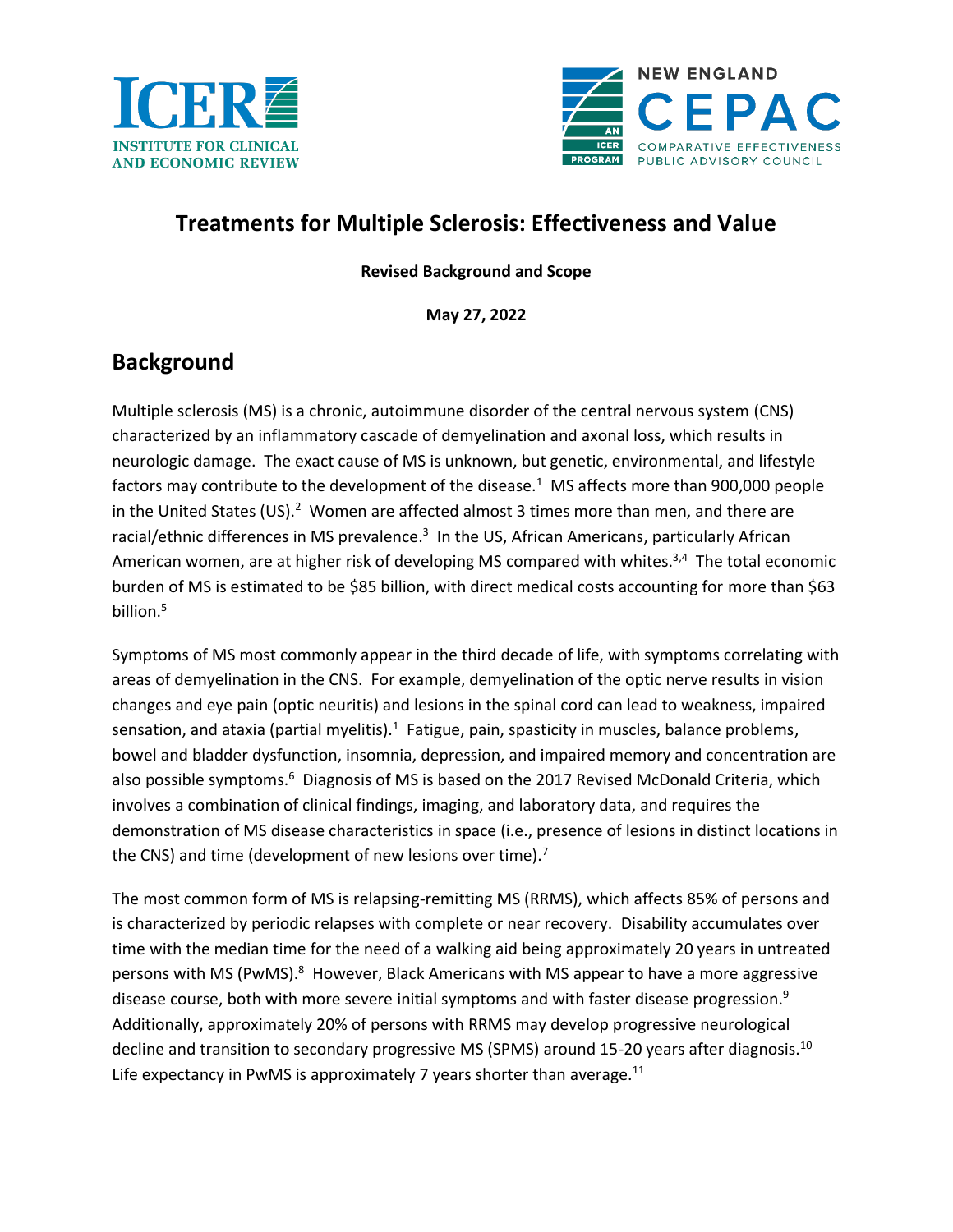Treatment of MS is focused on preventing relapses, disease progression, and worsening of disability. Comprehensive treatment of MS includes both supportive treatment, including symptom control, psychological support, management of comorbidities, lifestyle interventions, and rehabilitation, and disease-modifying therapies (DMTs) that reduce neuroinflammation. There are multiple classes of DMTs with a variety of delivery mechanisms, efficacy, and risk of adverse events, including injections (interferons, glatiramer), oral medications (sphingosine 1-phosphate [S1P] receptor modulators, fumarates, teriflunomide), and intravenous or subcutaneous monoclonal antibodies. Choice of initial therapy varies, with some clinicians and PwMS opting to begin treatment with medications that have moderate efficacy but a better safety profile such as the injectable or oral drugs and escalating as needed; other clinicians and PwMS opt to treat with monoclonal antibodies at diagnosis, which are more effective at suppressing disease activity but carry a higher risk of serious adverse events.<sup>[12](#page-9-11)</sup> Treatment is generally lifelong, though the discontinuation of DMTs in older, stable PwMS with non-active disease and low risk of progression has been proposed<sup>[13](#page-9-12)</sup> and the safety of such strategies is the subject of ongoing clinical trials (e.g., DISCOMS (NCT03073603), DOT-MS (NCT 04260711), STOP-I-SET (NCT03653273).

In addition to DMTs already approved by the Food and Drug Administration (FDA), there are additional agents in development, including ublituximab, a monoclonal antibody which is currently undergoing FDA review, and Bruton's tyrosine kinase inhibitors. Additionally, for some persons, hematopoietic stem cell transplantation (HSCT) has shown promise as a treatment for MS, though the ideal treatment population and optimal timing for HSCT have not yet been established.<sup>14</sup>

# **Stakeholder Input**

This revised scoping document was developed with input from diverse stakeholders, including patient organizations, clinicians, researchers, and manufacturers of the agents of focus in this review. This document incorporates feedback gathered during calls with stakeholders and open input submissions from the public; we have also incorporated patient perspectives that were discussed during a prior 2017 ICER review of MS treatments. Based on this feedback, we have made the following changes to the scope: 1) Added language to reflect that PwMS may have symptoms and disability that are not well-captured by standard outcome scales such as the EDSS; 2) Added language to reflect that the choice of DMT is affected by many patient-important factors and that shared decision-making is important; 3) Acknowledged that there may be limitations in including DMTs that do not currently have a FDA-approved indication for MS in our assessment; and 4) Added more specific information about the planned interventions and comparator for the comparative value analyses. ICER looks forward to continued engagement with stakeholders throughout its review and encourages comments to refine our understanding of the clinical effectiveness and value of DMTs for MS.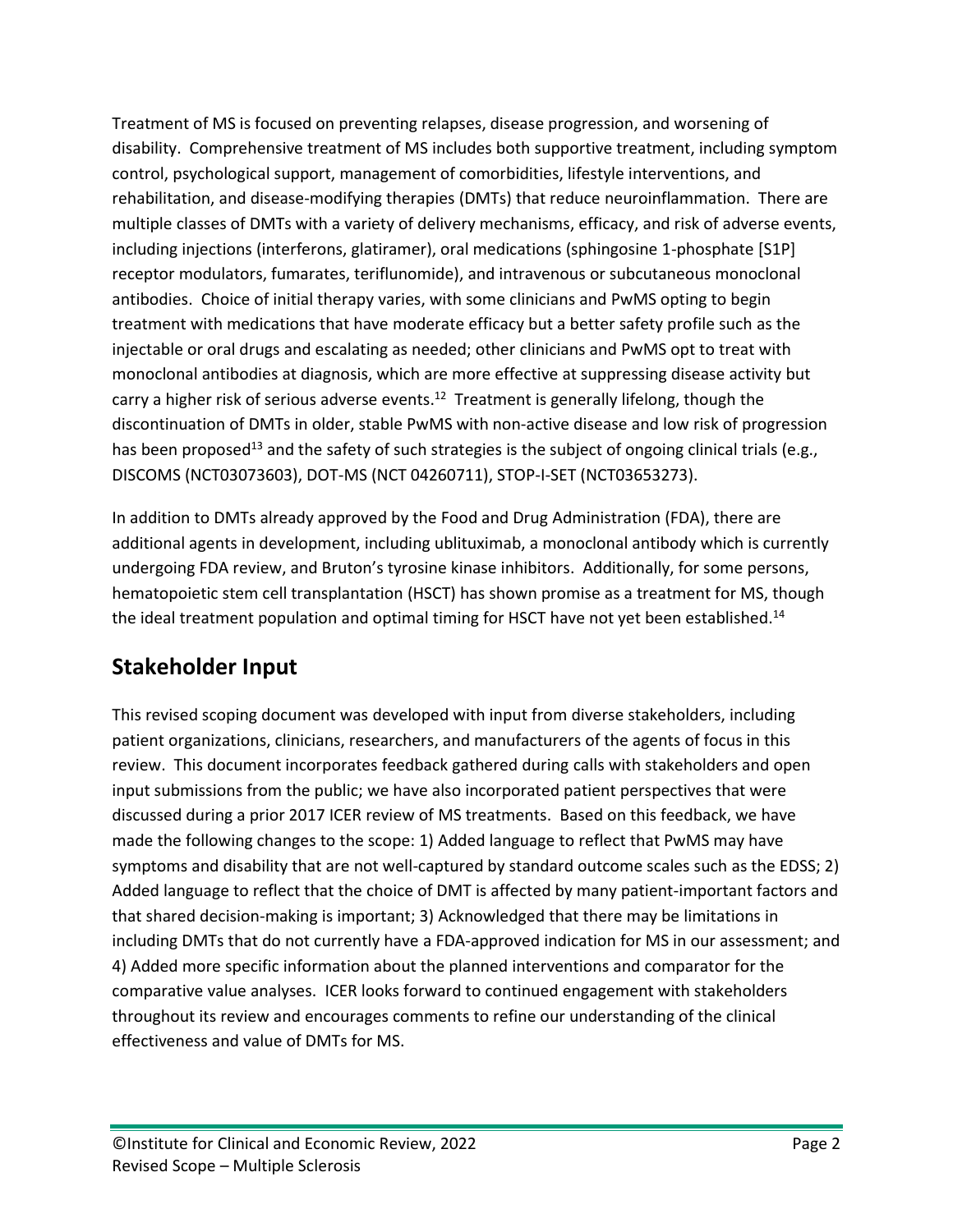Because the onset of MS is early in life, the disease has impact not only on the physical and emotional health of PwMS, but can also affect family planning, work and educational productivity, and social and leisure activities. Economic hardship, including lost wages from missed work, the need to transition to part-time work, the inability to continue working, and the high cost of medications and medical equipment, is a major burden for PwMS.<sup>15</sup> There can also be impact on caregivers, particularly with progression of patient disability, and caregivers can experience high levels of distress and decreased quality of life.<sup>16</sup>

The primary goal for PwMS is to remain independent, including the ability to continue working and perform normal activities. Although ambulation is an important marker of disability, debilitating fatigue, comorbid mood disorders, urinary incontinence, and cognitive changes also have a great impact on one's daily life activities, particularly on the ability to work. Thus, early diagnosis and comprehensive treatment are critical to making the impact of MS on a person's life as minimal as possible. The most important issues for PwMS when considering treatment are how well a DMT delays onset of disability and prevents relapses or new MRI lesions, whether a treatment is oral or otherwise, and the risks for adverse events, particularly for serious adverse events that might accompany the higher efficacy therapies.<sup>15</sup> For PwMS of childbearing age, the impact of therapy on family planning is also an important consideration. However, it is important to note that DMTs do not necessarily have an impact on all patient-important outcomes (e.g., a DMT might have an impact on relapses but not necessarily on bladder dysfunction) and thus additional treatments besides DMTs may be necessary for symptom control. Additionally, the high cost of DMTs – even generic formulations – can lead to large out-of-pocket costs, and burden of prior authorization can also affect patient choice for therapy. Other factors associated with treatment  $-e.g.,$  site of treatment, time needed off work and travel distance for infusions, response to COVID vaccines – were also mentioned as important factors in the decision-making process. With multiple choices for therapy with differing efficacy, tolerability, mode of delivery, and costs, shared decision-making to meet the patient's goals is an important part of choosing the appropriate DMT for each patient. Finally, patient groups identified that there is substantial practice variation in treatment of MS, particularly based on whether the physician is a MS specialist or general neurologist.

Clinical experts agreed that the main goal of treatment for MS is to prevent or delay progression of disability and noted that the choice of starting with moderate or high efficacy DMT is dependent on patient characteristics as well as patient and clinician preferences. Clinical trials such as TREAT-MS [\(NCT03500328\)](http://clinicaltrials.gov/show/NCT03500328) and DELIVER-MS [\(NCT03535298\)](http://clinicaltrials.gov/show/NCT03535298) are currently in progress to help ascertain what the best treatment strategies for MS treatment are. Additionally, clinical experts mentioned that there is both under- and over-treatment of the disease. For example, some patients would benefit from being treated with more aggressive therapies (i.e., under treatment); on other hand, older patients with non-MS-related life-limiting conditions may continue to be treated despite not having active disease (i.e., over treatment). Furthermore, clinicians advised that the Expanded Disability Status Scale (EDSS), the current standard for measuring disability in clinical trials, may not be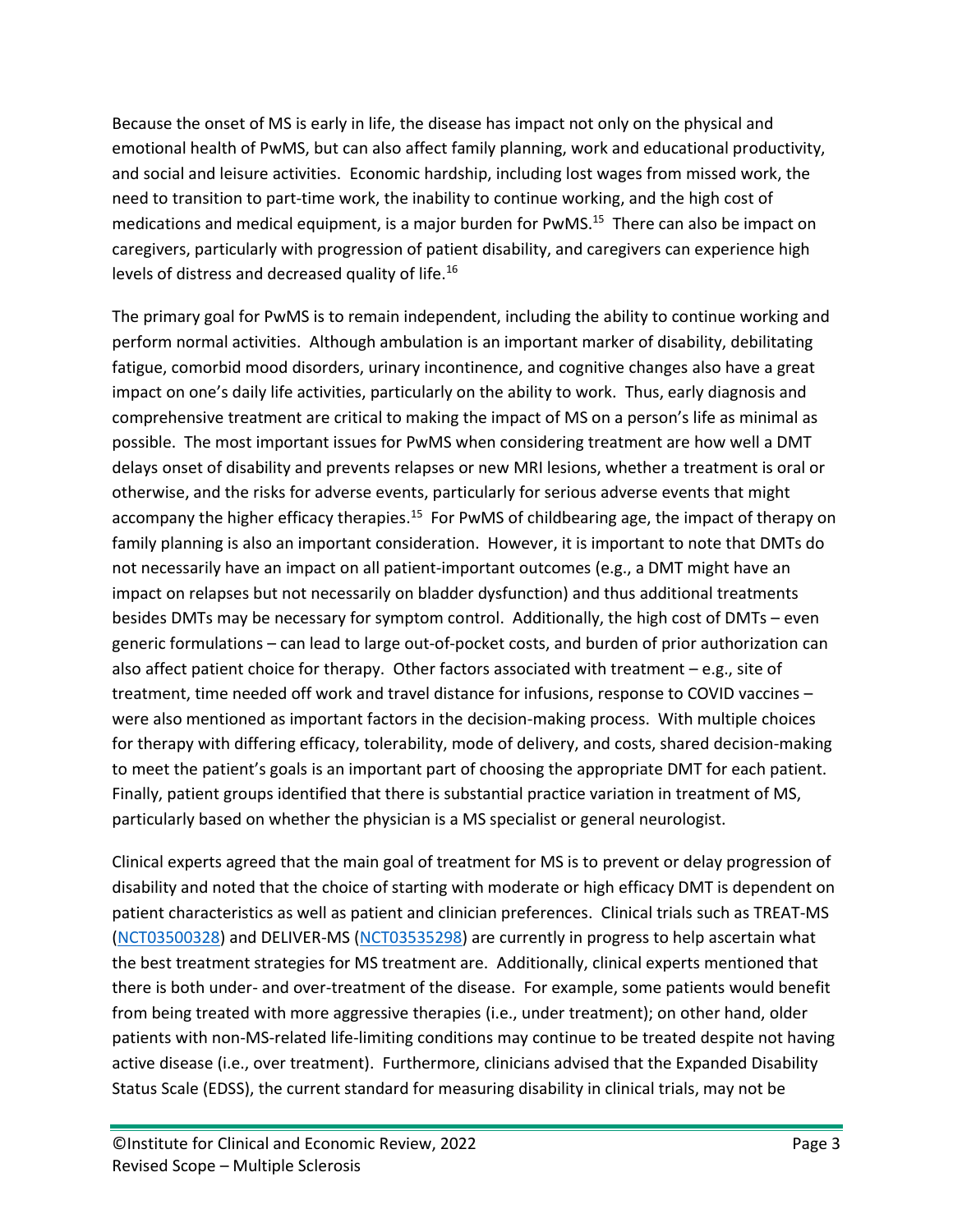optimal for measuring all aspects of disability and quality of life for PwMS, particularly cognitive function.

Manufacturers noted some challenges in interpreting clinical trials, including the changing criteria for diagnosis and the changing standard of care over time, as well as the difficulty in identifying persons who have transitioned from RRMS to SPMS. Additionally, manufacturers discussed the limitations of trial outcomes such as the EDSS in characterizing the impact of treatments for MS. Finally, manufacturers cautioned against the inclusion of DMTs that do not have an FDA-approved indication for MS, as evidence of efficacy for such agents may be limited.

# **Report Aim**

This project will evaluate the health and economic outcomes of oral agents (fumarates, S1P receptor modulators, teriflunomide) and monoclonal antibody treatments (intravenous and subcutaneous) for relapsing forms of MS. The ICER value framework includes both quantitative and qualitative comparisons across treatments to ensure that the full range of benefits and harms – including those not typically captured in the clinical evidence such as innovation, public health effects, reduction in disparities, and unmet medical needs – are considered in the judgments about the clinical and economic value of the interventions.

# **Scope of Clinical Evidence Review**

The proposed scope for this assessment is described on the following pages using the PICOTS (Population, Intervention, Comparators, Outcomes, Timing, and Settings) framework. Evidence will be abstracted from randomized controlled trials as well as high-quality systematic reviews; highquality comparative cohort studies will be considered, particularly for long-term outcomes and uncommon adverse events. Our evidence review will include input from PwMS and patient advocacy organizations, data from regulatory documents, information submitted by manufacturers, and other grey literature when the evidence meets ICER standards (for more information, see ICER's [grey literature policy\)](https://icer.org/policy-on-inclusion-of-grey-literature-in-evidence-reviews/).

All relevant evidence will be synthesized qualitatively or quantitatively. Wherever possible, we will seek out head-to-head studies of the interventions and comparators of interest. Data permitting, we will also consider combined use of direct and indirect evidence in network meta-analyses of selected outcomes. Full details regarding the literature search, screening strategy, data extraction, and evidence synthesis will be provided after the revised scope in a research protocol published on the Open Science Framework website [\(https://osf.io/7awvd/\)](https://osf.io/7awvd/).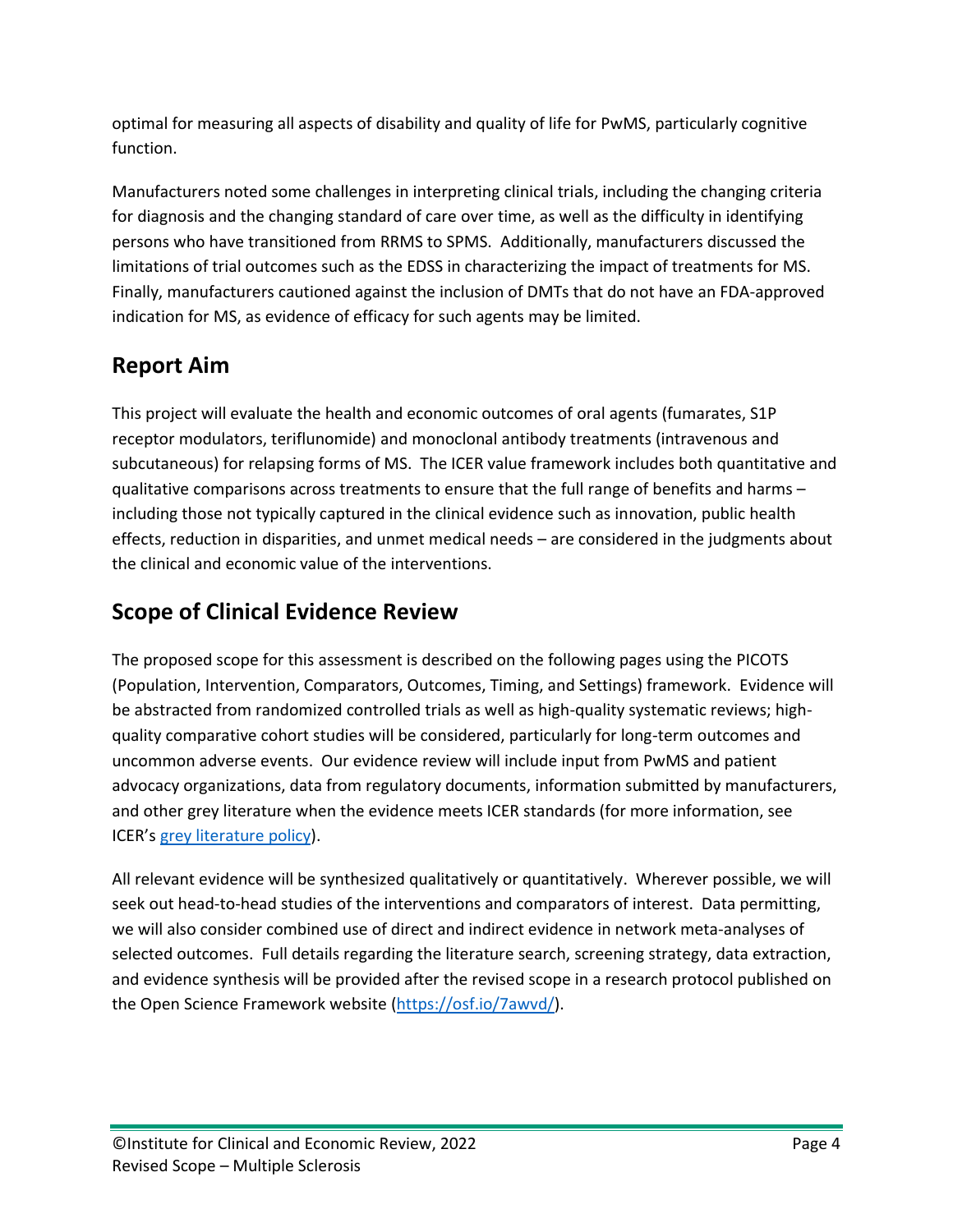## **Populations**

The population of focus for the review is adults with relapsing forms of MS, including clinically isolated syndrome (CIS), relapsing-remitting disease (RRMS), and active secondary progressive disease (SPMS).

Data permitting, we intend to examine the following subgroups including, but not limited to:

- 1. Race/ethnicity
- 2. Age
- 3. Pregnant or planning a pregnancy
- 4. CIS subgroup
- 5. RRMS subgroup
- 6. Active SPMS subgroup
- 7. No previous use of disease-modifying therapy/treatment naïve

#### **Interventions and Comparators**

We intend to compare agents within the monoclonal antibodies class to one another as well as against leading oral therapies using head-to-head and placebo-controlled trials. We also plan to compare all the agents to one another though network meta-analysis. We note that rituximab does not include an FDA label for persons with relapsing forms of multiple sclerosis. However, given past and ongoing randomized MS trials that include rituximab, 17,18 observational data that suggest effectiveness of rituximab,<sup>19,20</sup> and hearing from clinical experts, we decided to keep rituximab within the scope of our assessment. To our knowledge, biosimilar forms of Rituxan® have not been studied in populations of patients with MS. Therefore, biosimilar forms of Rituxan® are not currently being considered for the comparative clinical effectiveness assessment. Additionally, agents which are generally not used as first-line treatment due to safety concerns (e.g., alemtuzumab, cladribine) are excluded from this assessment.

The full list of interventions is as follows:

- Monoclonal antibodies
	- o natalizumab (Tysabri®, Biogen)
	- o ofatumumab (Kesimpta®, Novartis)
	- o ocrelizumab (Ocrevus®, Genentech)
	- o rituximab (Rituxan®, Genentech)
	- o ublituximab (TG Therapeutics)
- Oral therapies
	- o Fumarates:
		- dimethyl fumarate (Tecfidera®, Biogen, and generics)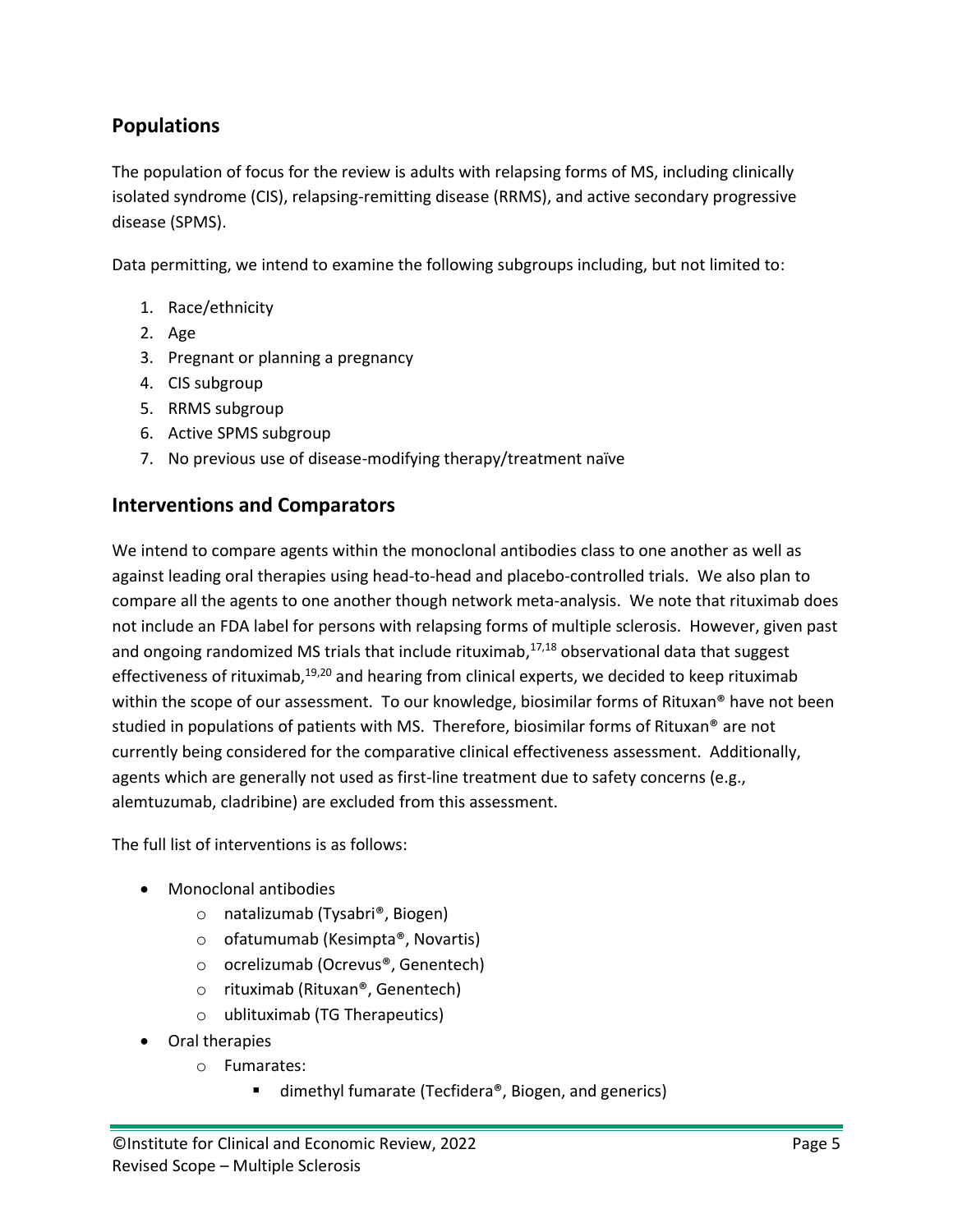- diroximel fumarate (Vumerity®, Biogen)
- monomethyl fumarate (Bafiertam®, Banner Life Sciences)
- o S1P receptor modulators:
	- fingolimod (Gilenya®, Novartis)
	- ozanimod (Zeposia®, Bristol Myers Squibb)
	- ponesimod (Ponvory®, Janssen)
	- siponimod (Mayzent<sup>®</sup>, Novartis)
- o teriflunomide (Aubagio®, Sanofi)

#### **Outcomes**

The outcomes of interest are described in the list below. We recognize not all outcomes will be measured consistently across disease-modifying therapy clinical trials.

- Patient-important outcomes
	- o Disability improvement or progression as measured by
		- Expanded Disability Status Scale (EDSS)
		- Multiple Sclerosis Functional Composite measure (MSFC)
	- o Relapse
	- o Cognitive function
	- o Fatigue
	- o Depression
	- o Manual dexterity
	- o Visual acuity
	- o Health-related quality of life outcomes
	- o Need for caretaker/health aide
	- o Treatment adherence
	- o Mobility
	- o Ability to maintain employment
	- o Adverse events including
		- Serious adverse events (SAEs)
		- Adverse events (AEs) leading to discontinuation of therapy
		- AEs unique to specific drugs
- Other Outcomes
	- o Magnetic resonance imaging (MRI) outcomes (T2, T1, brain volume changes)
	- o No evidence of disease activity (NEDA 3 and/or 4)
	- o Caregiver impact
		- Caregiver quality of life
		- Caregiver health
		- Caregiver productivity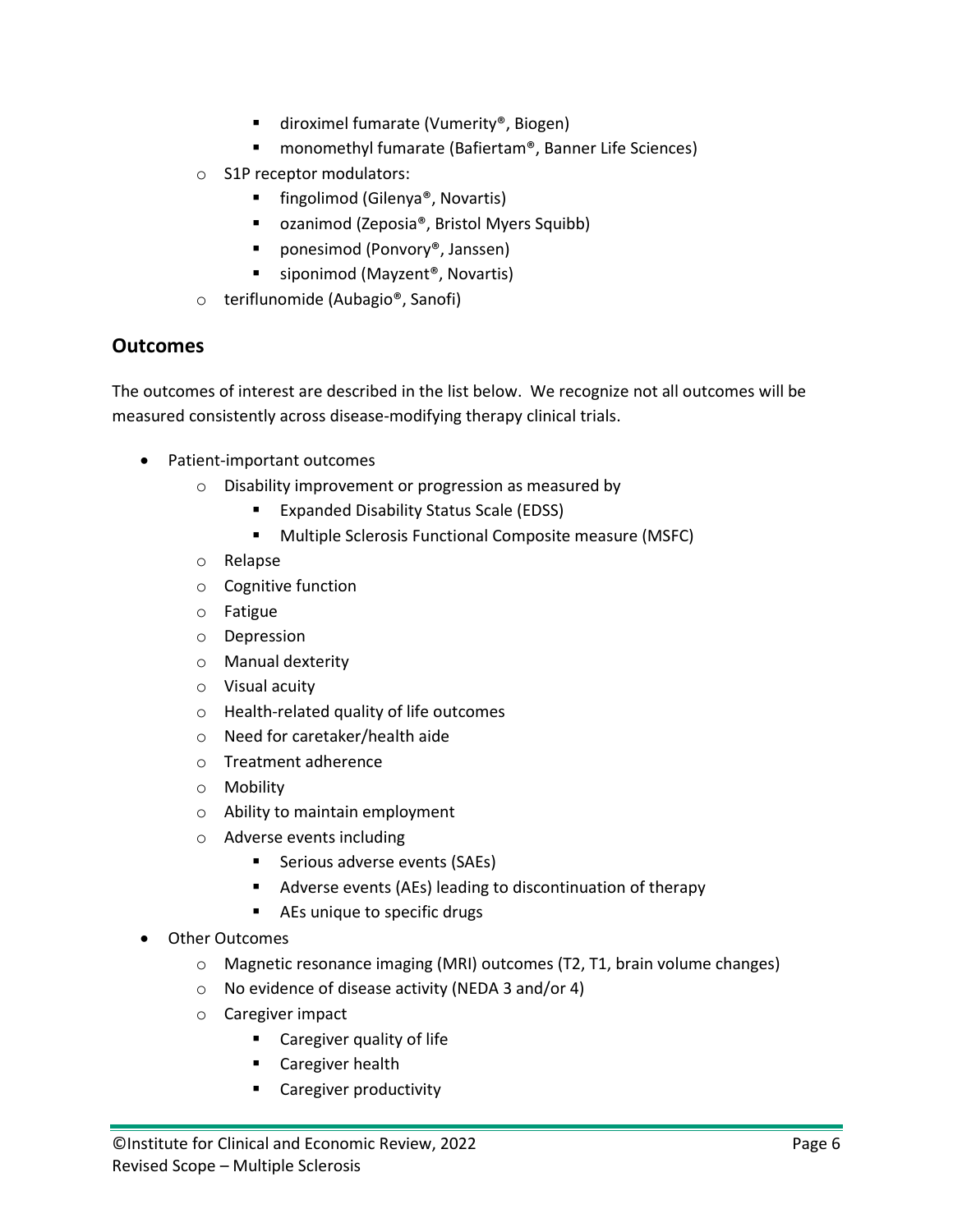## **Timing**

Evidence on intervention effectiveness will be derived from studies of at least one year's duration and evidence on harms from studies of at least three month's duration.

#### **Settings**

All relevant settings will be considered, with a focus on outpatient settings in the United States.

## **Potential Other Benefits and Contextual Considerations**

Our reviews seek to provide information on potential other benefits offered by the intervention to the individual patient, caregivers, the delivery system, other patients, or the public that would not have been considered as part of the evidence on comparative clinical effectiveness. These general elements (i.e., not specific to a given disease) are listed in the table below.

| Table 1.1. Categories of Contextual Considerations and Potential Other Benefits or Disadvantages |  |
|--------------------------------------------------------------------------------------------------|--|
|--------------------------------------------------------------------------------------------------|--|

| <b>Contextual Consideration*</b>                                                         |
|------------------------------------------------------------------------------------------|
| Acuity of need for treatment of individual patients based on short-term risk of death or |
| progression to permanent disability                                                      |
| Magnitude of the lifetime impact on individual patients of the condition being treated   |
| Other (as relevant)                                                                      |

\*Contextual considerations refer to social or ethical priorities that shape to some extent how the value of any effective treatments for a particular condition will be judged.

#### **Potential Other Benefit or Disadvantage\***

Patients' ability to achieve major life goals related to education, work, or family life

Caregivers' quality of life and/or ability to achieve major life goals related to education, work, or family life

Patients' ability to manage and sustain treatment given the complexity of regimen

Society's goal of reducing health inequities

Other (as relevant)

\*Potential other benefits or disadvantages are meant to reflect the broader effects of a specific treatment on patients, caregivers, and society.

ICER encourages stakeholders to provide input on these elements in their public comment submissions.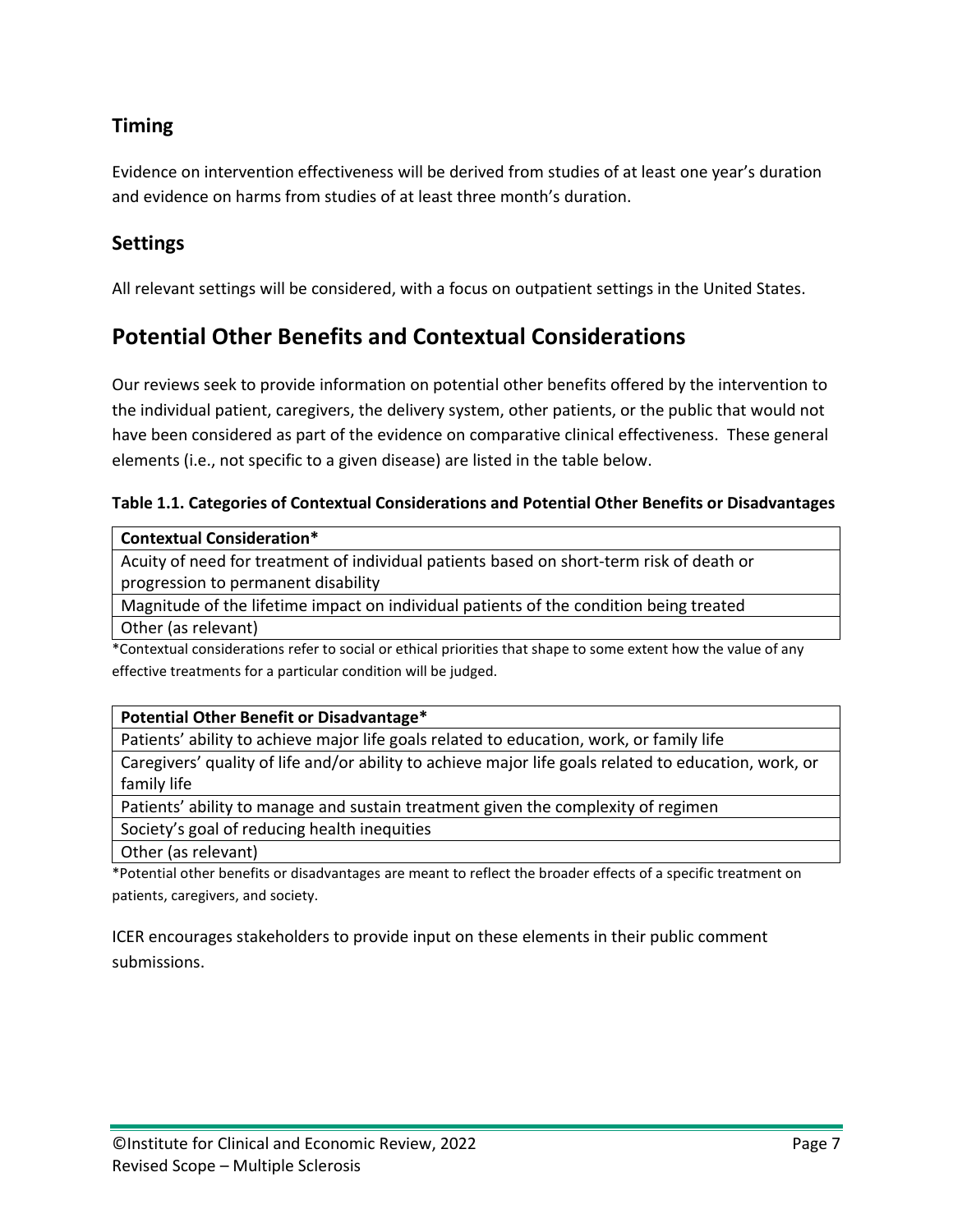## **Scope of Comparative Value Analyses**

As a complement to the evidence review, we will develop an economic model to assess the lifetime cost effectiveness of treatment initiation of each monoclonal antibody as compared to at least one market leading oral DMT. An emphasis of the comparative value analysis will be on ublituximab, a monoclonal antibody which is currently undergoing FDA review. The other interventions within the same category as ublituximab, the monoclonal antibodies, will also be considered as interventions within the cost-effectiveness analysis to provide supporting context in addition to the comparative clinical assessment. Dimethyl fumarate, assuming the lowest cost generic pricing, is a leading candidate for the base-case comparator following conversations with stakeholders suggesting it is a market leader, effective, and currently the lowest cost oral DMT. Each monoclonal antibody will also be compared against rituximab in a separate scenario analysis because rituximab is within the same treatment category as the interventions of interest and is known to be the lowest treatment cost option.

The model structure will be based in part on a literature review of prior published models of relapsing forms of MS, including models developed for prior ICER reviews related to MS.<sup>15,21-25</sup> The base-case analysis will take a health care sector perspective (i.e., focus on direct medical care costs only). Data permitting, productivity impacts and other indirect costs will be considered in a separate analysis. This modified societal perspective analysis will be considered as a co-base case when the societal costs of care are large relative to direct health care costs, and the impact of treatment on these costs is substantial. This will most often occur in cases where the incremental cost-effectiveness ratio changes by greater than 20%, greater than \$200,000 per quality-adjusted life year (QALY), and/or when the result crosses the threshold of \$100,000-\$150,000 per QALY gained.

The target population will consist of adults ages 18 years and older in the US with relapsing forms of MS. The model will consist of health states defined by EDSS and death. A cohort of patients will transition between these health states during predetermined cycles of one year over a lifetime time horizon, modeling patients from treatment initiation until death. If a patient discontinues the initial therapy, they will transition to a subsequent DMT treatment basket with an annual cost representative of the average cost of a market basket of DMTs and treatment effectiveness equivalent to the least effective of the therapies evaluated. Key model inputs will include clinical probabilities, quality of life values, and health care costs. Probabilities, costs, and other inputs will differ to reflect varying effectiveness between interventions. Treatment effectiveness, measured by annualized relapse rates (ARR) and disability progression, will be estimated using planned network meta-analysis.

Health outcomes will be dependent on time spent in each health state (defined by EDSS category), clinical events, and AEs. The health outcome of each intervention will be evaluated in terms of the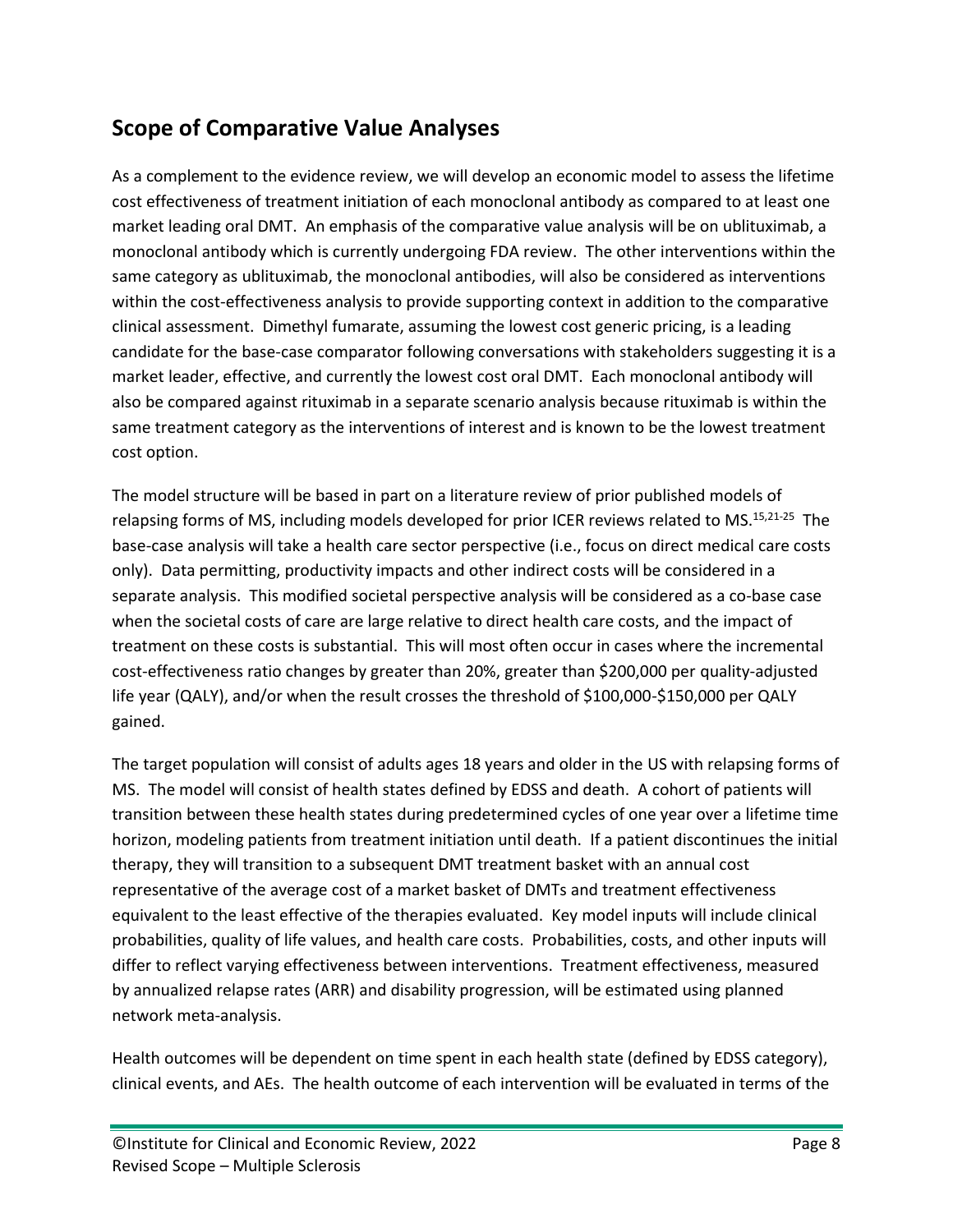life-years (LY), QALYs, equal value of life years  $(evLY)$ , and years able to walk without an aid. Quality of life weights will be applied to each health state, including quality of life decrements for serious adverse events. The model will include direct medical costs, including but not limited to costs related to drug administration, drug monitoring, condition-related care, and serious adverse events. In addition, productivity changes and other indirect costs will be included in a separate analysis if available data allow. All future costs and consequences will be discounted at 3% per year. Results will be expressed in terms of the marginal cost per QALY gained, cost per evLY gained, cost per LY gained, and cost per additional year able to walk without an aid.

In separate analyses, we will explore the potential health care system budgetary impact of ublituximab, a monoclonal antibody which is currently undergoing FDA review, over a five-year time horizon, utilizing published or otherwise publicly available information on the potential population eligible for ublituximab and results from the economic model for treatment costs and cost offsets. This budgetary impact analysis will indicate the relation between treatment prices and level of use for a given potential budget impact and will allow assessment of any need for managing the cost of such interventions. More information on ICER's methods for estimating potential budget impact can be foun[d here.](https://icer.org/wp-content/uploads/2021/03/ICER_2020_2023_VAF_013120-4-2.pdf)

#### **Identification of Low-Value Services**

ICER includes in its reports information on wasteful or lower-value services in the same clinical area that could be reduced or eliminated to create additional resources in health care budgets for higher-value innovative services (for more information, see ICER's [Value Assessment Framework\)](https://icer.org/wp-content/uploads/2021/03/ICER_2020_2023_VAF_013120-4-2.pdf). These services are ones that would not be directly affected by treatments for MS (e.g., cost of nursing care or physical therapy), as these services will be captured in the economic model. Rather, we are seeking services used in the current management of MS beyond the potential offsets that arise from a new intervention. ICER encourages all stakeholders to suggest services (including treatments and mechanisms of care) that could be reduced, eliminated, or made more efficient.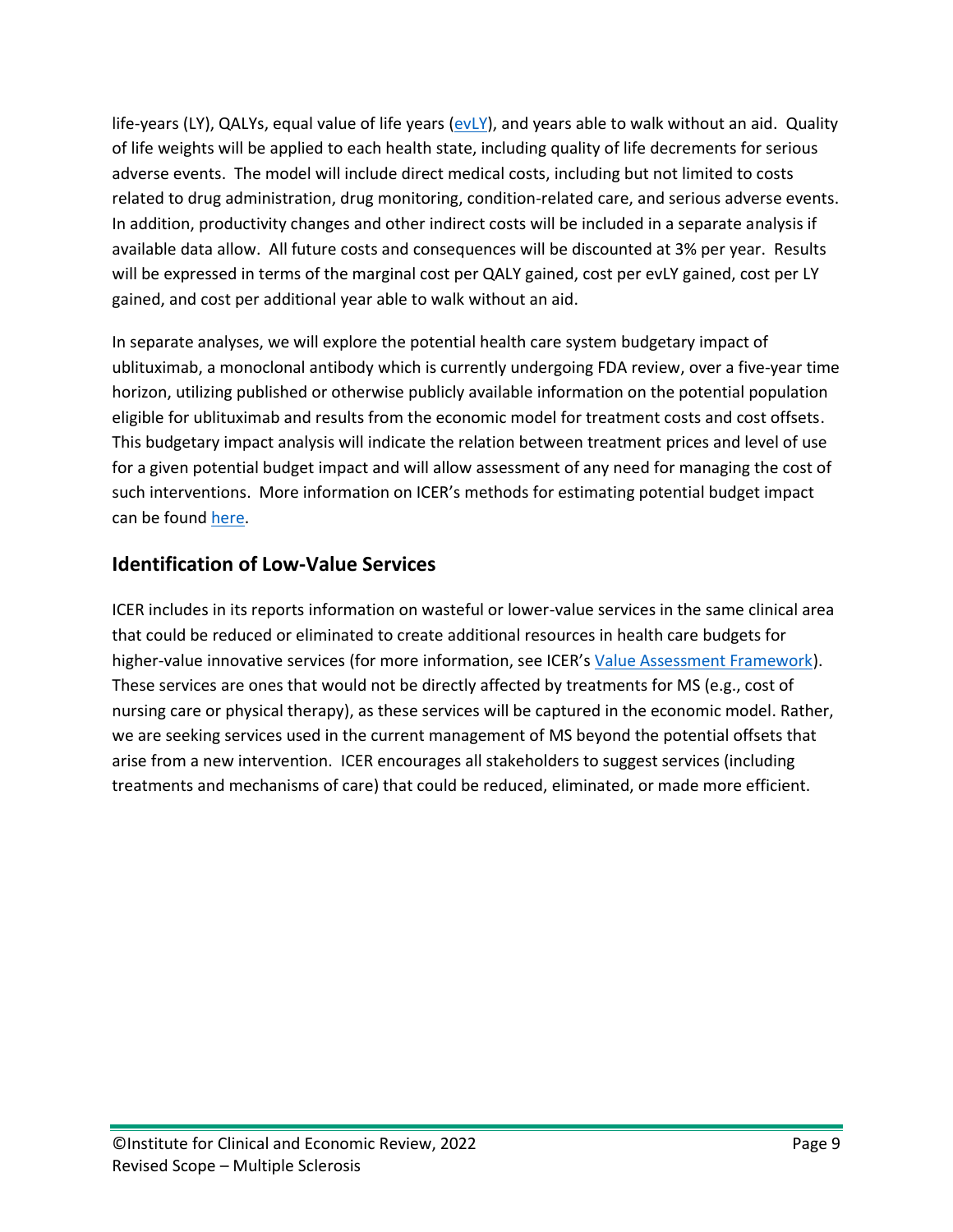# **References**

- <span id="page-9-0"></span>1. McGinley MP, Goldschmidt CH, Rae-Grant AD. Diagnosis and Treatment of Multiple Sclerosis: A Review. *Jama.* 2021;325(8):765-779.
- <span id="page-9-1"></span>2. Wallin MT, Culpepper WJ, Campbell JD, et al. The prevalence of MS in the United States: A population-based estimate using health claims data. *Neurology.* 2019;92(10):e1029-e1040.
- <span id="page-9-2"></span>3. Wallin MT, Culpepper WJ, Coffman P, et al. The Gulf War era multiple sclerosis cohort: age and incidence rates by race, sex and service. *Brain.* 2012;135(Pt 6):1778-1785.
- <span id="page-9-3"></span>4. Langer-Gould A, Brara SM, Beaber BE, Zhang JL. Incidence of multiple sclerosis in multiple racial and ethnic groups. *Neurology.* 2013;80(19):1734-1739.
- <span id="page-9-4"></span>5. Bebo B, Cintina I, LaRocca N, et al. Economic Burden of Multiple Sclerosis in the United States: Estimate of Direct and Indirect Costs. *Neurology.* 2022.
- <span id="page-9-5"></span>6. Olek MJ. Multiple Sclerosis. *Ann Intern Med.* 2021;174(6):ITC81-ITC96.
- <span id="page-9-6"></span>7. Thompson AJ, Banwell BL, Barkhof F, et al. Diagnosis of multiple sclerosis: 2017 revisions of the McDonald criteria. *Lancet Neurol.* 2018;17(2):162-173.
- <span id="page-9-7"></span>8. Confavreux C, Vukusic S, Moreau T, Adeleine P. Relapses and progression of disability in multiple sclerosis. *N Engl J Med.* 2000;343(20):1430-1438.
- <span id="page-9-8"></span>9. Cipriani VP, Klein S. Clinical Characteristics of Multiple Sclerosis in African-Americans. *Curr Neurol Neurosci Rep.* 2019;19(11):87.
- <span id="page-9-9"></span>10. University of California SFMSET, Cree BA, Gourraud PA, et al. Long-term evolution of multiple sclerosis disability in the treatment era. *Ann Neurol.* 2016;80(4):499-510.
- <span id="page-9-10"></span>11. Marrie RA, Elliott L, Marriott J, et al. Effect of comorbidity on mortality in multiple sclerosis. *Neurology.* 2015;85(3):240-247.
- <span id="page-9-11"></span>12. Harding K, Williams O, Willis M, et al. Clinical Outcomes of Escalation vs Early Intensive Disease-Modifying Therapy in Patients With Multiple Sclerosis. *JAMA Neurol.* 2019;76(5):536-541.
- <span id="page-9-12"></span>13. McFaul D, Hakopian NN, Smith JB, Nielsen AS, Langer-Gould A. Defining Benign/Burnt-Out MS and Discontinuing Disease-Modifying Therapies. *Neurol Neuroimmunol Neuroinflamm.*  2021;8(2).
- 14. Miller AE, Chitnis T, Cohen BA, et al. Autologous Hematopoietic Stem Cell Transplant in Multiple Sclerosis: Recommendations of the National Multiple Sclerosis Society. *JAMA Neurol.*  2021;78(2):241-246.
- 15. Tice J, Chapman, R, Kumar, V, Loos, AM, Liu, S, Seidner, M, Ollendorf, DA, Rind, D, Pearson SD. Disease-Modifying Therapies for RelapsingRemitting and Primary-Progressive Multiple Sclerosis: Effectiveness and Value - Final Evidence Report. [https://icer.org/wp](https://icer.org/wp-content/uploads/2020/10/CTAF_MS_Final_Report_030617.pdf)[content/uploads/2020/10/CTAF\\_MS\\_Final\\_Report\\_030617.pdf.](https://icer.org/wp-content/uploads/2020/10/CTAF_MS_Final_Report_030617.pdf) Published 2017. Accessed April 7, 2022.
- 16. Giordano A, Cimino V, Campanella A, et al. Low quality of life and psychological wellbeing contrast with moderate perceived burden in carers of people with severe multiple sclerosis. *J Neurol Sci.* 2016;366:139-145.
- 17. Hauser SL, Waubant E, Arnold DL, et al. B-cell depletion with rituximab in relapsing-remitting multiple sclerosis. *N Engl J Med.* 2008;358(7):676-688.
- 18. Ontaneda D, Tallantyre EC, Raza PC, et al. Determining the effectiveness of early intensive versus escalation approaches for the treatment of relapsing-remitting multiple sclerosis: The DELIVER-MS study protocol. *Contemp Clin Trials.* 2020;95:106009.
- 19. Granqvist M, Boremalm M, Poorghobad A, et al. Comparative Effectiveness of Rituximab and Other Initial Treatment Choices for Multiple Sclerosis. *JAMA Neurol.* 2018;75(3):320-327.